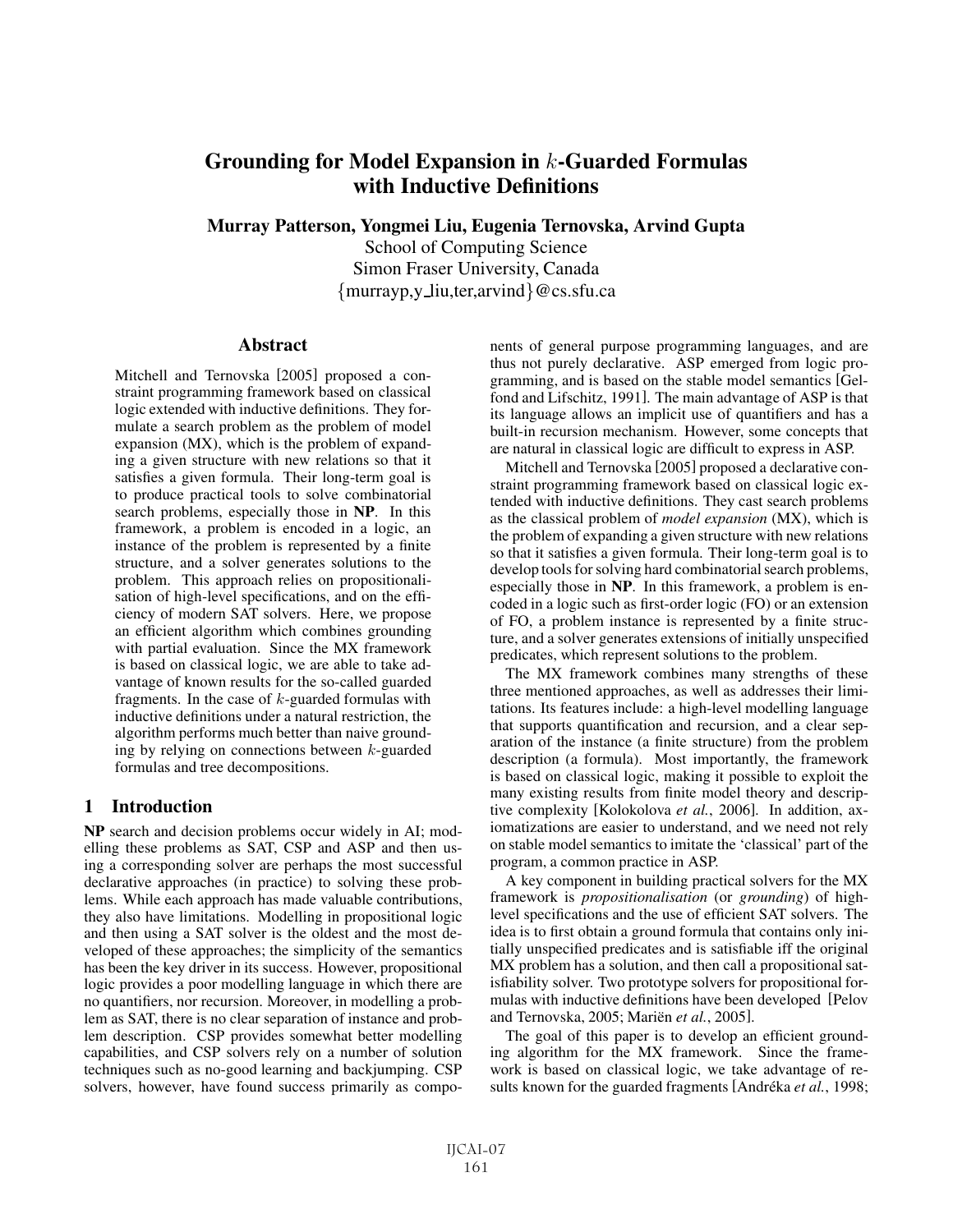Gottlob *et al.*, 2001]. We present a polytime algorithm for grounding  $k$ -guarded FO sentences with inductive definitions provided that all predicates in the guards are initially specified (a fragment which we call  $IGF_k$ ). As explained later, this restriction is necessary for polytime grounding, and  $IGF_k$  contains (in terms of expressive power) sentences with treewidth at most  $k$ . In practice, most sentences have small treewidth and thus can be put into  $IGF_k$  with small k. Our algorithm runs in  $O(\ell^2 n^k)$  time, where  $\ell$  is the size of the sentence, and  $n$  is the size of the structure.

## 2 Grounding for Model Expansion (MX)

We formulate search problems as the problem of *model expansion* (MX).

**Definition 2.1 (MX)** *Given a sentence*  $\phi$  *and a finite structure* A with vocabulary  $\sigma \subseteq vocab(\phi)$ , find a structure B that *is an expansion of A to*  $vocab(\phi)$  *such that*  $\mathcal{B} \models \phi$ *.* 

**Example:** Let A be a graph  $G = (V; E)$ , and let  $\phi$  be:

 $\forall x \left[ (R(x) \vee B(x) \vee G(x)) \wedge \neg (R(x) \wedge B(x)) \right]$  $\bigwedge \forall x \forall y [E(x, y) \supset (\neg (R(x) \land R(y)))$  $\wedge \neg (R(x) \wedge G(x)) \wedge \neg (B(x) \wedge G(x))]$  $\wedge \neg (B(x) \wedge B(y)) \wedge \neg (G(x) \wedge G(y)))$ 

Let B be an expansion of A to  $vocab(\phi)$ . Then  $\mathcal{B} \models \phi$  iff it corresponds to a 3-coloring of G.

In the MX framework, there is a clear separation between problem instance (finite structure) and problem description (a formula). In grounding, we bring domain elements into the syntax by expanding the vocabulary and associating a new constant symbol with each element of the domain. For domain  $A$ , we denote the set of such constants by  $A$ . As notational conventions, we use  $\sigma$  to denote the instance vocabulary and  $\varepsilon$  the expansion vocabulary.

Definition 2.2 (Reduced Grounding for MX) *A formula* ψ *is a* reduced grounding *of a formula*  $\phi$  *over a*  $\sigma$ -*structure*  $\mathcal{A} =$  $(A, \sigma^{A})$  *if (1)*  $\psi$  *is a ground formula over*  $\varepsilon \cup \tilde{A}$ *; and (2) for every expansion structure*  $\mathcal{B} = (A, \sigma^{\mathcal{A}}, \varepsilon^{\mathcal{B}})$  *over*  $vocab(\phi)$ *,*  $\mathcal{B} \models \phi$  *iff*  $(\mathcal{B}, \tilde{A}^{\mathcal{B}}) \models \psi$ , where  $\tilde{A}^{\mathcal{B}}$  denotes the interpretation *of the new constants*  $\tilde{A}$ *.* 

During grounding, the symbols of the instance vocabulary are "evaluated out" and a reduced grounding is obtained.

Obviously, by the above definition, we have

**Proposition 2.3** Let  $\psi$  be a reduced grounding of a formula φ *over a* σ*-structure* A*. Then* A *can be expanded to a model of*  $\phi$  *iff*  $\psi$  *is satisfiable.* 

Thus, through grounding, the model expansion problem is reduced to the satisfiability problem.

In our grounding algorithm for a sentence, we must deal with subformulas  $\phi$  of the original sentence ( $\phi$  may contain free variables). For a  $\sigma$ -structure A, we compute a formula  $\psi$  for each instantiation of the free variables of  $\phi$ , such that each  $\psi$  is a reduced grounding of  $\phi$  under the corresponding instantiation. We call such a representation *an answer to*  $\phi$ *wrt* A. We compute an answer to a formula, by computing answers to its subformulas and combining them according to the connectives. To represent such answers, we introduce the concept of an extended relation (extending the notion of a relation from relational database theory).

**Definition 2.4** (extended X-relation) Let  $A = (A; \sigma^A)$ , *and* X *be the set of free variables of formula* φ*. An* extended X-relation  $\mathcal R$  *over* A *is a set of pairs*  $(\gamma, \psi)$  *s.t.* (1)  $\psi$  *is a ground formula over*  $\varepsilon \cup \overline{A}$  *and*  $\gamma : X \to A$ *;* (2) for every  $\gamma$ *, there is at most one*  $\psi$  *s.t.*  $(\gamma, \psi) \in \mathcal{R}$ *.* 

An extended X-relation  $\mathcal R$  is intended to represent a unique mapping (denoted by  $\delta_R$ ) from all possible instantiations of variables in X to ground formulas. For  $\gamma$ 's not appearing in R, the associated formula is *false*. We write  $\gamma \in \mathcal{R}$  to mean that there exists  $\psi$  such that  $(\gamma, \psi) \in \mathcal{R}$ .

**Definition 2.5 (answer to**  $\phi$  wrt  $\mathcal{A}$ ) *Let*  $\phi$  *be a formula in* σ ∪ ε *with free variables* X*,* A *a* σ*-structure with domain* A*, and* R *an extended* X*-relation over* A*. We say* R *is* an answer to  $\phi$  wrt *A if for any*  $\gamma$  :  $X \to A$ *, we have that*  $\delta_{\mathcal{R}}(\gamma)$ *is a reduced grounding of* φ[γ] *over* A*. Here,* φ[γ] *denotes the result of instantiating free variables in*  $\phi$  *according to*  $\gamma$ *.* 

As an example, let  $\phi = \exists x \exists y \exists z \phi'$  where  $\phi' = P(x, y, z) \land$  $E(x, y) \wedge E(y, z), \sigma = \{P\}$ , and  $\varepsilon = \{E\}$ . Let A be a  $\sigma$ -structure such that  $P^{\mathcal{A}} = \{(1,2,3), (3,4,5)\}\$ . Then this extended relation R

| $E(1,2) \wedge E(2,3)$ |  |                        |
|------------------------|--|------------------------|
|                        |  |                        |
|                        |  | $E(3,4) \wedge E(4,5)$ |

is an answer to  $\phi'$  wrt A. It is easy to see, for example, that  $\delta_{\mathcal{R}}(1,2,3) = E(1,2) \wedge E(2,3)$  is a reduced grounding of  $\phi'[(1,2,3)] = P(1,2,3) \wedge E(1,2) \wedge E(2,3)$ , and  $\delta_{\mathcal{R}}(1,1,1) = false$  is a reduced grounding of  $\phi'[(1,1,1)].$ The following extended relation is an answer to  $\phi'' = \exists z \phi'$ 

| $E(1,2) \wedge E(2,3)$ |  |                        |
|------------------------|--|------------------------|
|                        |  |                        |
|                        |  | $E(3,4) \wedge E(4,5)$ |

Here, for example,  $E(1, 2) \wedge E(2, 3)$  is a reduced grounding of  $\phi''[(1,2)]$ . Finally, the following represents an answer to  $\phi$ , where the single formula is a reduced grounding of  $\phi$ .

| $[E(1,2) \wedge E(2,3)] \vee [E(3,4) \wedge E(4,5)]$ |
|------------------------------------------------------|
|                                                      |

Just as relations in databases have an algebra, *i.e.*, a set of operations whose semantics correspond to the connectives of FO logic, we define an algebra for extended relations. Our algebra consists of join, join with complement, projection, intersection and union.

Definition 2.6 (join, join with complement) *Let* R *be an extended* X*-relation and* S *an extended* Y *-relation, both over domain* A*. Then*

- *1. the* join *of* R *and* S *is the extended* X ∪ Y *-relation*  $\mathcal{R} \bowtie \mathcal{S} = \{(\gamma, \psi) \mid \gamma : X \cup Y \to A, \gamma | X \in \mathcal{R},\}$  $\gamma|_Y \in \mathcal{S}$ , and  $\psi = \delta_{\mathcal{R}}(\gamma|_X) \wedge \delta_{\mathcal{S}}(\gamma|_Y)$ ;
- *2. the* join *of* R with the complement *of* S *is the extended*  $X \cup Y$ *-relation*  $\mathcal{R} \bowtie^c \mathcal{S} = \{(\gamma, \psi) \mid \gamma : X \cup Y \to A,$  $\gamma|_X \in \mathcal{R}$ , and  $\psi = \delta_{\mathcal{R}}(\gamma|_X) \wedge \neg \delta_{\mathcal{S}}(\gamma|_Y)$ .

**Proposition 2.7** *Suppose that*  $\mathcal R$  *is an answer to*  $\phi_1$  *and*  $\mathcal S$  *is an answer to*  $\phi_2$ *, both wrt structure* A*. Then* (1)  $\mathcal{R} \bowtie S$  *is an answer to*  $\phi_1 \wedge \phi_2$  *wrt*  $\mathcal{A}$ *;* (2)  $\mathcal{R} \bowtie^c \mathcal{S}$  *is an answer to*  $φ_1$   $\wedge$   $\neg φ_2$  *wrt*  $\mathcal{A}$ *.*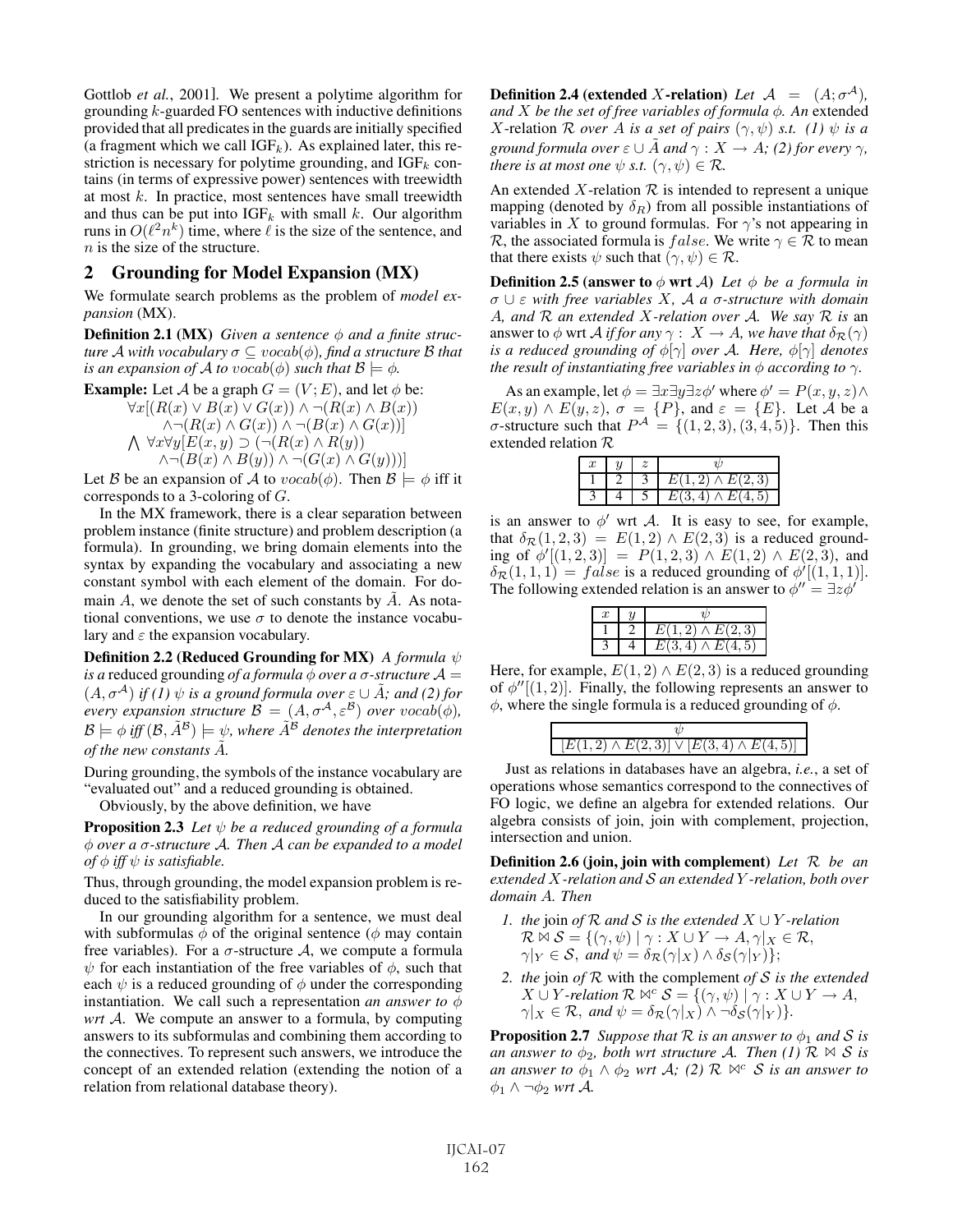Definition 2.8 (Y -projection) *Let* R *be an extended* X*relation and*  $Y \subseteq X$ *. The* Y-projection of R, denoted *by*  $\pi_Y(\mathcal{R})$ , is the extended Y-relation  $\{(\gamma',\psi)$  |  $\gamma'$  =  $\gamma|_Y$  *for some*  $\gamma \in \mathcal{R}$  *and*  $\psi = \bigvee_{\{\gamma \in \mathcal{R} | \gamma|_Y = \gamma'\}} \delta_{\mathcal{R}}(\gamma) \}.$ 

**Proposition 2.9** *Suppose that*  $\mathcal{R}$  *is an answer to*  $\phi$  *wrt*  $\mathcal{A}$ *, and* Y *is the set of free variables of*  $\exists \overline{z} \phi$ *. Then*  $\pi_Y(\mathcal{R})$  *is an answer to*  $\exists \bar{z} \phi$  *wrt* A.

Definition 2.10 (intersection, union) *Let* R *and* S *be extended* X*-relations. Then*

- *1. the* intersection *of* R *and* S *is the extended* X*-relation*  $\mathcal{R} \cap \mathcal{S} = \{(\gamma, \psi) \mid \gamma \in \mathcal{R} \text{ and } \gamma \in \mathcal{S}, \text{ and } \psi = \gamma \}$  $\delta_{\mathcal{R}}(\gamma) \wedge \delta_{\mathcal{S}}(\gamma)$ ;
- *2. the union of*  $R$  *and*  $S$  *is the extended*  $X$ -relation  $R \cup S =$  $\{(\gamma,\psi) \mid \gamma \in \mathcal{R} \text{ or } \gamma \in \mathcal{S}, \text{ and } \psi = \delta_{\mathcal{R}}(\gamma) \vee \delta_{\mathcal{S}}(\gamma) \}.$

**Proposition 2.11** *Let*  $\phi_1$  *and*  $\phi_2$  *be formulas with the same set of free variables. Suppose that*  $R$  *is an answer to*  $\phi_1$  *and*  $S$ *is an answer to*  $\phi_2$ *, both wrt A. Then (1)*  $\mathcal{R} \cap S$  *is an answer to*  $\phi_1 \wedge \phi_2$  *wrt*  $\mathcal{A}$ *;* (2)  $\mathcal{R} \cup \mathcal{S}$  *is an answer to*  $\phi_1 \vee \phi_2$  *wrt*  $\mathcal{A}$ *.* 

In traditional relational algebra, projection can be done in linear time, and join can be done in time linear in the sum of the size of the input and output relations. Detailed algorithms and proofs for this can be found in the appendix of [Flum *et al.*, 2002]. The essential idea is this: first encode domain elements appearing in the input relations by natural numbers; then sort the encoded input relations using the bucket sort algorithm; next, compute the projection or join of the encoded input relations; finally, decode the resulting output relation. In our implementation of the operations on extended relations, we use the same idea except that we also need to copy formulas from the input relations to the output relation.

Let  $R$  be an extended  $X$ -relation. The size of  $R$ , denoted by  $\|\mathcal{R}\|$ , is the sum of the size of each pair  $(\gamma, \delta_{\mathcal{R}}(\gamma))$  in  $\mathcal{R}.$  Thus  $\|\mathcal{R}\|=|X||\mathcal{R}|+\sum_{\gamma\in\mathcal{R}}\|\delta_\mathcal{R}(\gamma)\|,$  where  $|\mathcal{R}|$  denotes the cardinality of R as a set, and  $\|\delta_{\mathcal{R}}(\gamma)\|$  is the size of the formula associated with  $\gamma$ . It is easy to see that projection takes  $O(||\mathcal{R}||)$  time, and intersection and union take time  $O(||\mathcal{R}|| + ||\mathcal{S}||)$ . In general, join and join with complement take time  $O(||\mathcal{R}|| \cdot ||\mathcal{S}||)$ . However, in our grounding algorithm in the next section, whenever we perform an  $\mathcal{R} \bowtie \mathcal{S}$  or  $\mathcal{R} \bowtie^c \mathcal{S}$  operation, it is always the case that the set of variables of S is a subset of that of R, every formula in R is true, and every formula in S is of size  $O(\ell)$ , where  $\ell$  is the size of the formula to be grounded. So the relation part (the set of tuples) of the resulting extended relation is a subset of that of R. Thus both operations can be done in time  $O(\ell n)$ , where n is the size of the relation part of  $\mathcal{R}$ .

# 3 An Algorithm for Grounding FO Formulas

The guarded fragment GF of FO was introduced by Andréka *et al.* [1998]. Here, any quantified subformula  $\phi$  must be relativized by a guard, *i.e.*, an atomic formula over all free variables of  $\phi$ . Gottlob *et al.* [2001] extended GF to the *k*-guarded fragment  $GF_k$  where the conjunction of up to k atoms may act as a guard, and proved that  $k$ -guarded sentences can be evaluated in time  $\tilde{O(\ell^2 n^k)}$  where  $\ell$  is the size of the formula, and  $n$  is the size of the structure. The proof is by transforming  $GF_k$ -sentences into  $k$ -guarded Non-Recursive Stratified Datalog (NRSD) programs.

A fragment related to  $GF_k$  is the bounded variable fragment of  $FO - FO^k$ , which denotes FO formulas that use at most k distinct variables. Kolaitis and Vardi [1998] showed that conjunctive queries in  $FO<sup>k</sup>$  have the same expressive power as conjunctive queries of treewidth at most  $k$ . Gottlob *et al.* [2001] obtained a similar logical characterization for the notion of hypertreewidth, a generalization of treewidth. They noted that hypertreewidth is bounded above by treewidth and showed that  $GF_k$  has the same expressive power as FO sentences of hypertreewidth at most  $k$ .

**Definition 3.1** ( $GF_k$ ) *The* k-guarded fragment  $GF_k$  *of FO is the smallest set of formulas s.t.* (1)  $GF_k$  *contains atomic formulas; (2)*  $GF_k$  *is closed under Boolean operations; (3)*  $GF_k$ *contains*  $\exists \bar{x}$  ( $G_1 \land ... \land G_m \land \phi$ ), *if the*  $G_i$  *are atomic formulas,*  $m \leq k$ ,  $\phi \in GF_k$ , and the free variables of  $\phi$  appear in *the*  $G_i$ *. Here*  $G_1 \wedge \ldots \wedge G_m$  *is called the guard of*  $\phi$ *.* 

Note that this definition also includes universal quantification, since by (2),  $GF_k$  is closed under negation. Also note that the above mentioned complexity result  $O(\ell^2 n^k)$  only applies to  $k$ -guarded sentences, not  $k$ -guarded formulas in general. To see why, by the definition,  $\neg R(x, y, z)$  is a 1-guarded formula, but it cannot be evaluated in  $O(n)$  time. However, the same complexity result applies to strictly  $k$ -guarded formulas, defined as follows:

**Definition 3.2 (SGF<sub>k</sub>)** *The* strictly *k*-guarded fragment *SGF*<sup>k</sup> *is the fragment of GF*<sup>k</sup> *with formulas of the form*  $\exists \bar{x}(G_1 \wedge \ldots \wedge G_m \wedge \phi).$ 

Here, we are including the degenerate cases where  $\bar{x}$  is empty (no leading existential quantifier),  $m = 0$  (no free variables and therefore no guards), or  $\phi$  is *true*. Thus any *k*-guarded sentence is strictly k-guarded (take  $\bar{x}$  as empty and  $m = 0$ ).

Liu and Levesque [2003] presented a polytime algorithm for evaluating strictly k-guarded formulas: Given a structure A and a formula  $\phi \in \widetilde{\text{SGF}_k}$ , the algorithm computes *the answer to*  $\phi$  *wrt* A, that is,  $\{\gamma \mid A \models \phi[\gamma]\}$ , in time  $O(\ell n^k)$ . A reason that they considered strictly  $k$ -guarded formulas instead of just  $k$ -guarded sentences is that their algorithm is recursively defined. In this section, we adapt their algorithm for grounding formulas in the following fragment:

**Definition 3.3 (RGF**<sub>k</sub>) *RGF*<sub>k</sub> denotes the set of strictly k*guarded formulas such that no expansion predicate appears in any guard.*

Note that the restriction that "no expansion predicate appears in any guard" is necessary for polytime grounding. Indeed, there is no polytime grounding algorithm for 1-guarded sentences; otherwise, we would have a polytime reduction to SAT from MX for 1-guarded sentences, and hence the combined complexity of this problem would be in NP. However, it is NEXP-complete since MX for FO can be reduced to MX for 1-guarded sentences [Kolokolova *et al.*, 2006], and the combined complexity of MX for FO is NEXP-complete.

It is easy to see that any  $FO<sup>k</sup>$  formula can be rewritten in linear time into an equivalent one in  $RGF_k$ , by using atoms of the form  $x = x$  as parts of the guards when necessary. For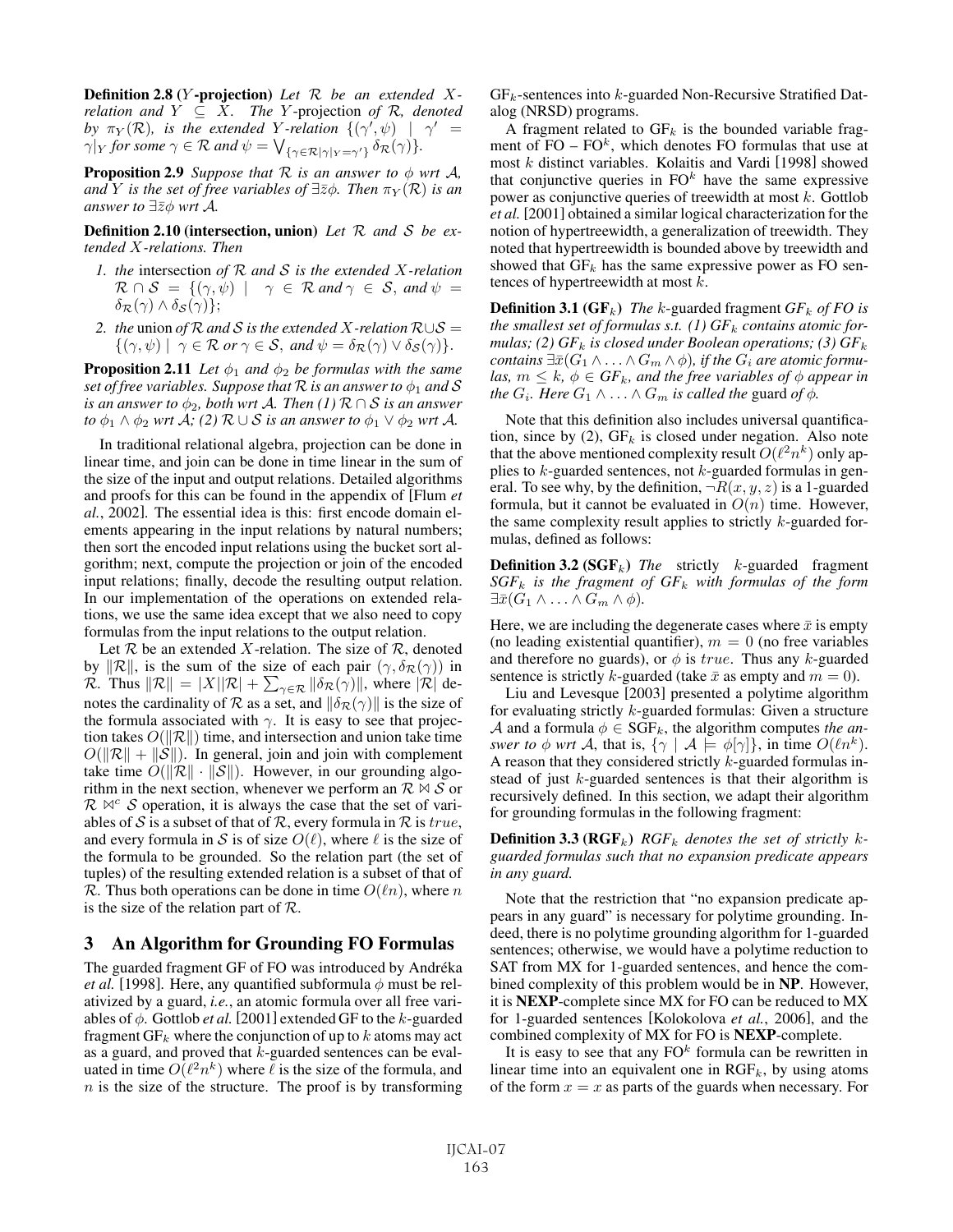example, the formula  $\exists x \exists y [R(x) \land E(x, y)]$  can be rewritten into  $\exists x \exists y [R(x) \land y = y \land E(x, y)]$ , where R is an instance predicate, and  $E$  is an expansion predicate. Extending the result of [Kolaitis and Vardi, 1998], Flum *et al.* [2002] showed that  $FO<sup>k</sup>$  has the same expressive power as FO formulas of treewidth at most  $k$ . Thus any FO formula with treewidth at most  $k$  can be put into an equivalent one in  $RGF_k$ . In practice, most formulas have small treewidth and thus can be put into  $\text{RGF}_k$  with small  $k$ .

Our grounding algorithm uses extended relations and operations on them. If  $\phi$  is an atomic formula  $R(\bar{t})$ , we use  $\dot{\phi}(A)$ to denote the extended relation  $\{(\gamma, true) \mid \tilde{t}[\gamma] \in R^{\mathcal{A}}\}.$ 

**Procedure** Gnd $(\mathcal{A}, \phi)$ **Input:** A structure A and a formula  $\phi \in \text{RGF}_k$ **Output:** An answer to  $\phi$  wrt  $\mathcal{A}$ 

Suppose  $\phi(\bar{x}) = \exists \bar{y}(G_1 \land ... \land G_m \land \psi)$ . Return  $\pi_x \overline{G}nd(\mathcal{A}, \mathcal{R}, \psi')$ , where  $\mathcal R$  is  $G_1(\mathcal{A}) \bowtie \dots \bowtie G_m(\mathcal{A})$ , and  $\psi'$  is the result of pushing  $\neg$ 's in  $\psi$  inward so that they are in front of atoms or existentials.

**Procedure** Gnd $(A, \mathcal{R}, \phi)$  is defined recursively by:

- 1. If  $\phi$  is a positive literal of an instance predicate, then Gnd $(A, \mathcal{R}, \phi) = \mathcal{R} \bowtie \phi(\mathcal{A});$
- 2. If  $\phi$  is  $\neg \phi'$ , where  $\phi'$  is an atom of an instance predicate, then Gnd(  $\vec{A} \times \phi$ ) =  $\vec{R} \bowtie^c \phi'(\vec{A})$ . then Gnd $(\mathcal{A}, \mathcal{R}, \phi) = \mathcal{R} \bowtie^c \phi'(\mathcal{A});$
- 3. If  $\phi$  is a literal of an expansion predicate, then Gnd $(A, \mathcal{R}, \phi) = \{(\gamma, \phi[\gamma]) \mid \gamma \in \mathcal{R}\};$
- 4. Gnd $(A, \mathcal{R}, (\phi \wedge \psi)) =$ Gnd $(A, \mathcal{R}, \phi) \cap$ Gnd $(A, \mathcal{R}, \psi)$ ;
- 5. Gnd $(A, \mathcal{R}, (\phi \vee \psi)) =$ Gnd $(A, \mathcal{R}, \phi) \cup$ Gnd $(A, \mathcal{R}, \psi)$ ;
- 6. Gnd $(A, \mathcal{R}, \exists \bar{y}\phi) = \mathcal{R} \bowtie \text{Gnd}(A, \exists \bar{y}\phi);$
- 7. Gnd $(A, \mathcal{R}, \neg \exists \bar{y}\phi) = \mathcal{R} \bowtie^c \text{Gnd}(A, \exists \bar{y}\phi)$ .

Unfortunately, the running time of Gnd is not  $O(\ell n^k)$  anymore. The reason is that Gnd may generate intermediate extended relations whose size is not  $O(n^k)$ . To see why, let  $\phi$  be the 1-guarded formula  $\exists x[R(x) \land \exists y(S(y) \land E(y))]$ , where  $E$  is an expansion predicate, and let  $\mathcal A$  be a structure such that  $R^{\mathcal{A}} = \{2i+1 \mid 0 \leq i \leq m\}$ , and  $S^{\mathcal{A}} = \{2i \mid 0 \leq i \leq m\}$ . Obviously, the formula  $\overline{\bigvee_{i=0}^{m}} E(2i)$  is a reduced grounding of  $\phi$  over A, and it has size  $O(n)$ . However, when we use Gnd, the intermediate extended relation corresponding to the subformula  $R(x) \wedge \exists y (S(y) \wedge E(y))$  has size  $O(n^2)$ , as shown in the following table (on the left):



To solve this problem, we let IGnd be the algorithm which is the same as Gnd except for the following: After each projection operation, we replace each formula in the resulting extended relation by a new propositional symbol. We also save the definitions of these new symbols. The output of the algorithm is the final extended relation together with the definitions of all the new symbols. For instance, in the above example, we will introduce a new propositional symbol  $p$ 

and save the definition  $p \equiv \bigvee_{i=0}^{m} E(2i)$ . Then the intermediate extended relation corresponding to the subformula  $R(x) \wedge \exists y (S(y) \wedge E(y))$  will be as in the table on the right, and it has size  $O(n)$ .

To illustrate the algorithm, let  $\phi$  be the formula

| $\exists yzuv.R(x,y,z) \wedge S(z,u,v) \wedge \neg \{T(x,u,v) \wedge \neg Y(x,u,v) \wedge \neg Y(x,u,v) \wedge \neg Y(x,u,v) \wedge \neg Y(x,u,v) \wedge \neg Y(x,u,v) \wedge \neg Y(x,u,v) \wedge \neg Y(x,u,v) \wedge \neg Y(x,u,v) \wedge \neg Y(x,u,v) \wedge \neg Y(x,u,v) \wedge \neg Y(x,u,v) \wedge \neg Y(x,u,v) \wedge \neg Y(x,u,v) \wedge \neg Y(x,u,v) \wedge \neg Y(x,u,v) \wedge \neg Y(x,u,v) \wedge \neg Y(x,u,v) \wedge \neg Y(x,u,v) \wedge \neg Y(x,u,v)$ |
|-------------------------------------------------------------------------------------------------------------------------------------------------------------------------------------------------------------------------------------------------------------------------------------------------------------------------------------------------------------------------------------------------------------------------------------------------------------------------------|
| $\exists fgh.A(x,y,f)\wedge B(z,g,h)\wedge [\neg C(f,z)\vee D(x,g)\wedge E(y,h)]\},$                                                                                                                                                                                                                                                                                                                                                                                          |
| where T and E are expansion predicates, and let A be                                                                                                                                                                                                                                                                                                                                                                                                                          |
| $R^{\mathcal{A}} = \{(1,2,1), (1,2,2), (7,0,2), (7,0,3)\},\$                                                                                                                                                                                                                                                                                                                                                                                                                  |
| $S^{\mathcal{A}} = \{(2, 2, 5), (2, 3, 9), (4, 0, 2), (6, 7, 8)\},\$                                                                                                                                                                                                                                                                                                                                                                                                          |
| $A^{\mathcal{A}} = \{(1,2,6), (7,0,2), (7,0,5)\}, B^{\mathcal{A}} = \{(2,3,4), (3,7,5)\},$                                                                                                                                                                                                                                                                                                                                                                                    |
| $C^{\mathcal{A}} = \{(1,2), (2,2), (5,2), (6,2), (6,3), (9,6)\},$                                                                                                                                                                                                                                                                                                                                                                                                             |
| $D^{\mathcal{A}} = \{(1,2), (1,3), (5,7), (7,3), (8,8)\}.$                                                                                                                                                                                                                                                                                                                                                                                                                    |
| Then $\phi \in RGF_2$ , where the underlined parts are guards. First,                                                                                                                                                                                                                                                                                                                                                                                                         |

we push negation symbols inward until they are in front of atoms or existentials. The following figure represents the resulting formula by a tree, where rectangular internal nodes stand for guarded existentials, circular internal nodes for disjunctions or conjunctions, and leaves for literals.



Now we process existentials from bottom to top. To process the bottom existential, we first evaluate the guard by a join operation. Then we process leaves  $C, D$  and  $E$  wrt this guard relation using rules 2, 1 and 3 of IGnd respectively. The result of the guard relation joined with the complement of  $C$  is

| $\boldsymbol{x}$ |  | $\overline{z}$ |  |      |
|------------------|--|----------------|--|------|
|                  |  |                |  | true |
|                  |  |                |  | true |
|                  |  |                |  |      |

Next, we perform an intersection for conjunction, a union for disjunction, and a projection for existential, resulting in

| $\boldsymbol{x}$ | y | 2 |         | ≡          | ച    |
|------------------|---|---|---------|------------|------|
|                  |   |   |         | $\equiv$   |      |
|                  |   |   | $\nu_2$ | $p_2$<br>≡ | true |
|                  |   |   |         | ρ3         |      |
|                  |   |   |         |            |      |

Now that we have an answer to this bottom existential, we process the top existential in a similar way for the final answer

$$
\begin{array}{c}\n x \quad \psi \\
 \hline\n 1 \quad q_1 \\
 \hline\n 7 \quad q_2\n \end{array}\n \quad\n q_1 \equiv (\neg T(1, 2, 5) \lor \neg p_1) \lor (\neg T(1, 3, 9) \lor \neg p_1) \\
 q_2 \equiv (\neg T(7, 2, 5) \lor \neg p_2) \lor (\neg T(7, 3, 9) \lor \neg p_2)
$$

**Theorem 3.4** *Given a structure A and a formula*  $\phi \in RGF_k$ *, IGnd returns an answer to*  $\phi$  *wrt A in*  $O(\ell^2 n^k)$  *time, where*  $\ell$  *is the size of*  $\phi$ *, and n is the size of*  $\mathcal{A}$ *. (Hence if*  $\phi$  *is a sentence, IGnd returns a reduced grounding of*  $\phi$  *over* A.)

*Proof Sketch:* Rewrite  $\phi$  into an equivalent formula  $\phi'$  by pushing negations inwards. Correctness then follows by induction on the formula according to the algebra for extended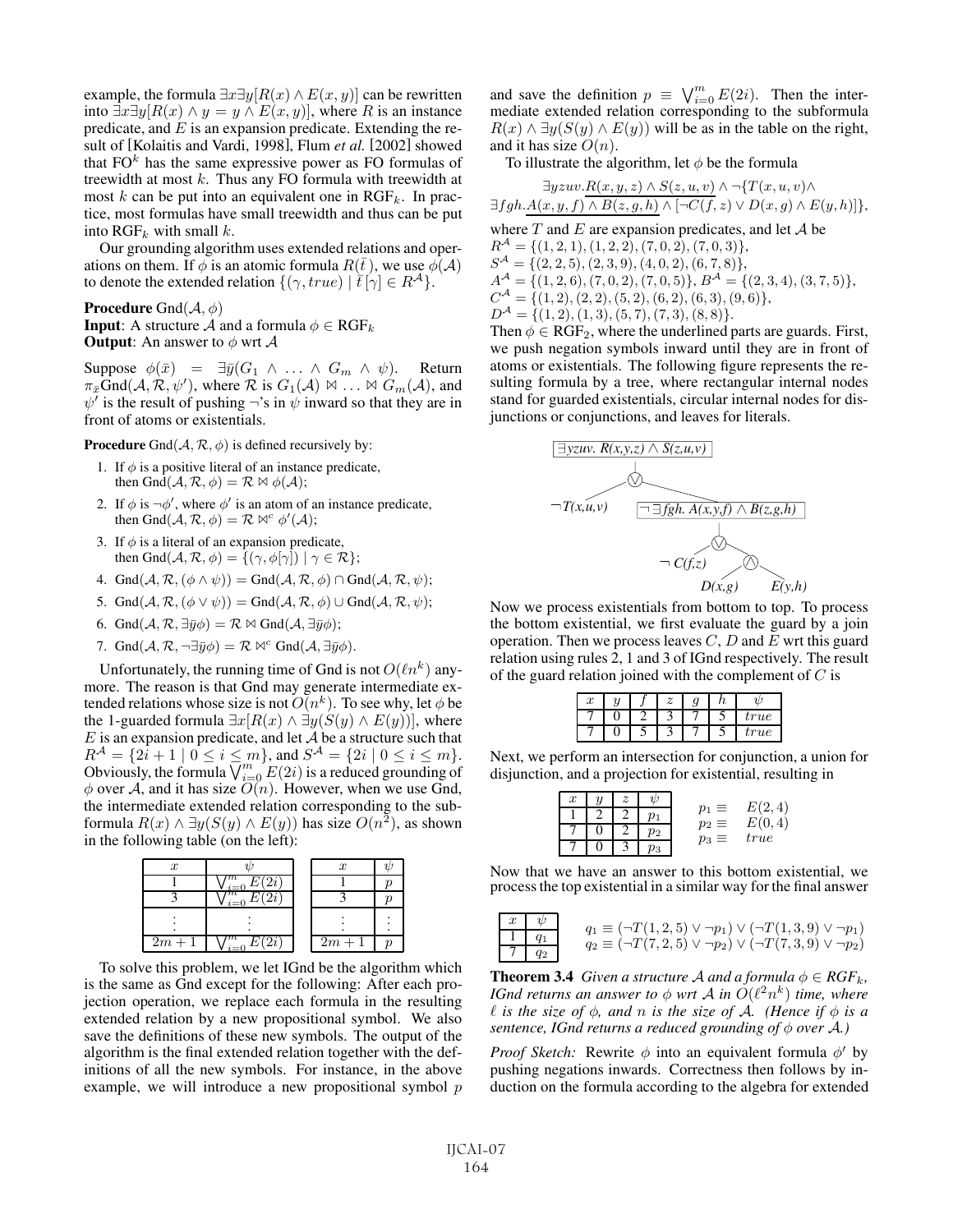relations. As to complexity, for each intermediate extended relation, there are  $O(n^k)$  tuples (each guard is composed of at most k atoms), and each formula has size  $O(\ell)$ , due to the introduction of new propositional symbols. By the complexity analysis from Section 2, each of the  $O(\ell)$  operations on extended relations can be done in time  $O(\ell n^k)$ .

## 4 Grounding Inductive Definitions

While FO MX is often sufficient, modelling often requires recursion and recursion through negation. The solution is to use FO(ID) logic, which is FO extended with inductive definitions [Denecker, 2000; Denecker and Ternovska, 2004]. Fortunately, adding inductive definitions does not violate the main complexity-theoretic results [Mitchell and Ternovska, 2005; Kolokolova *et al.*, 2006].

The syntax of FO(ID) is that of FO extended with a rule saying that an inductive definition (ID) is a formula. An ID  $\Delta$  is a set of *rules* of the form  $\forall \bar{x}(X(\bar{t}) \leftarrow \phi)$ , where X is a predicate symbol,  $\bar{t}$  is a tuple of terms, and  $\dot{\phi}$  is an arbitrary FO formula. The connective  $\leftarrow$  is called the definitional implication. In the rule  $\forall \bar{x}(X(\bar{t}) \leftarrow \phi)$ ,  $X(\bar{t})$  is called the head and  $\phi$  the body. A defined predicate of an FO(ID) formula is a predicate symbol that occurs in the head of a rule in an ID. The semantics of FO(ID) is that of FO extended with one additional rule saying that a structure A satisfies an ID  $\Delta$  if it is the 2-valued well-founded model of  $\Delta$ , as defined in the context of logic programming [van Gelder *et al.*, 1993]. For example, the problem of finding the transitive closure

of a graph can be conveniently represented as an MX problem for FO(ID). The formula consists of a definition with two rules, defining the predicate  $T$ . The instance vocabulary has a single predicate E, representing the binary edge relation.

$$
\left\{\n\begin{array}{l}\n\forall x \forall y [T(x,y) \leftarrow E(x,y)] \\
\forall x \forall y [T(x,y) \leftarrow \exists z (E(x,z) \land T(z,y))] \n\end{array}\n\right\}
$$

This states that the transitive closure of edge set  $E$  is the least relation containing all edges and closed under reachability.

When it comes to MX for FO(ID), the expansion vocabulary usually includes all the defined predicates. All the definitions from Section 2, namely definitions of MX, reduced grounding, extended relation, and answer, directly apply to FO(ID). Also, through grounding, the MX problem for FO(ID) is reduced to the satisfiability problem of PC(ID), which stands for propositional calculus with inductive definitions. Currently, two prototypes of such solvers have been developed: one [Pelov and Ternovska, 2005] reduces satisfiability of  $PC(ID)$  to SAT, and the other [Mariën *et al.*, 2005] is a direct implementation that incorporates SAT techniques. While, both solvers deal with a restricted PC(ID) syntax, a solver for the general syntax is under construction in our lab.

Nonetheless, some important problems are represented as MX for FO(ID) where some defined predicates are in the instance vocabulary. The interpretation of these defined predicates is used to apply restrictions on the possible interpretations of the expansion predicates. In such a case, we will first do grounding treating all defined predicates as expansion predicates. Let  $\psi$  be the resulting ground formula. Then we add to  $\psi$  an extra constraint that encodes the interpretation of the defined predicates. Suppose  $G$  is the set of ground atoms of interpreted defined predicates that appear in  $\psi$ . Let  $\varphi$  be the conjunction of literals of G that are true according to the interpretation. Then  $\psi \wedge \varphi$  is the final ground formula to be passed to the satisfiability solver. Thus we can restrict our attention to grounding where all defined predicates are expansion predicates.

In this section, we extend the algorithm from Section 3 to ground FO(ID) formulas in the following fragment:

**Definition 4.1 (IGF**<sub>k</sub>) *IGF*<sub>k</sub> *is the extension of RGF*<sub>k</sub> *with inductive definitions such that for each rule, the body is in RGF*<sup>k</sup> *and all free variables of the body appear in the head.*

As with  $RGF_k$ , any FO(ID) formula with at most k distinct variables can be rewritten in linear time into an equivalent one in  $IGF_k$ . Here we show how to rewrite each rule so that it satisfies the restriction of the above definition. First, for each x that appears in the head but not the body, add  $x = x$ to the body. Now since the body still uses at most  $k$  distinct variables, it can be rewritten into  $\text{RGF}_k$ .

We first present a procedure for grounding IDs:

**Procedure** GndID( $A, \Delta$ ) **Input:** A structure A and an ID  $\Delta \in \text{IGF}_k$ **Output:** An answer to  $\Delta$  wrt  $\mathcal A$ 

For each rule r of  $\Delta$ , suppose r is  $\forall \bar{x}(X(\bar{t}) \leftarrow \phi)$ , let  $\Delta_r$  be  $\{X(\overline{t})[\gamma] \leftarrow \psi \mid (\gamma, \psi) \in \text{IGnd}(\mathcal{A}, \phi)\}.$  Return  $\bigcup_{r \in \Delta} \Delta_r$ .

To illustrate the procedure, let  $\Delta$  be the ID

 $\left\{\n\begin{array}{c}\n\forall x \forall y [T(x,y) \leftarrow E(x,y)] \\
\forall x \forall y [T(x,y) \leftarrow \exists z (C(y) \land \overline{E(x,z)} \land T(z,y))] \n\end{array}\n\right\}\n\right\}$ 

where T is an expansion predicate. Then  $\Delta \in \text{IGF}_2$ . Note that for the purpose of illustration, we use  $C(y)$  instead of  $y = y$  as a part of the second guard so that we can produce a small grounding. Let A be  $E^{\mathcal{A}} = \{(1, 2), (2, 3)\}\$ , and  $C^{\mathcal{A}} =$  $\{(3)\}\$ . GndID( $\mathcal{A}, \Delta$ ) would proceed as follows:

- 1. Call IGnd( $A, E(x, y)$ ) to get R
- 2. Call IGnd( $A, \exists z (C(y) \land E(x, z) \land T(z, y))$ ) to get S

| x |  |
|---|--|
|   |  |
|   |  |
|   |  |

3. Replace rule 1 with  $\{T(x, y)[\gamma] \leftarrow \psi \mid (\gamma, \psi) \in \mathcal{R}\}\$ 

4. Replace rule 2 with  $\{T(x, y)[\gamma] \leftarrow \psi \mid (\gamma, \psi) \in \mathcal{S}\}\$ 

The resulting ground ID is

| $T(1,2) \leftarrow true$   |  |
|----------------------------|--|
| $T(2,3) \leftarrow true$   |  |
| $T(1,3) \leftarrow T(2,3)$ |  |
| $T(2,3) \leftarrow T(3,3)$ |  |

 $\Gamma(T(2,3) \leftarrow T(3,3)$ <br>We now extend the grounding algorithm IGnd from Section 3 by adding the following clause. We call this enhanced algorithm for grounding  $IGF_k$  formulas  $IGnd^+$ .

0. If  $\phi$  is an ID  $\Delta$  or its negation  $\neg \Delta$ , then IGnd( $\mathcal{A}, \mathcal{R}, \phi$ ) =  $\{(\gamma, p) \mid \gamma \in \mathcal{R}\}$  or  $\{(\gamma, \neg p) \mid \gamma \in \mathcal{R}\}$ , where p is a new propositional symbol with the definition  $p \equiv \text{GndID}(\mathcal{A}, \Delta)$ .

The following is the main theorem of this paper:

**Theorem 4.2** *Given a structure A and a formula*  $\phi \in IGF_k$ *, IGnd*<sup>+</sup> *returns an answer to*  $\phi$  *wrt*  $\mathcal{A}$  *in*  $O(\ell^2 n^k)$  *time, where*  $\ell$  is the size of  $\phi$  and n is the size of  $\mathcal{A}$ *.*